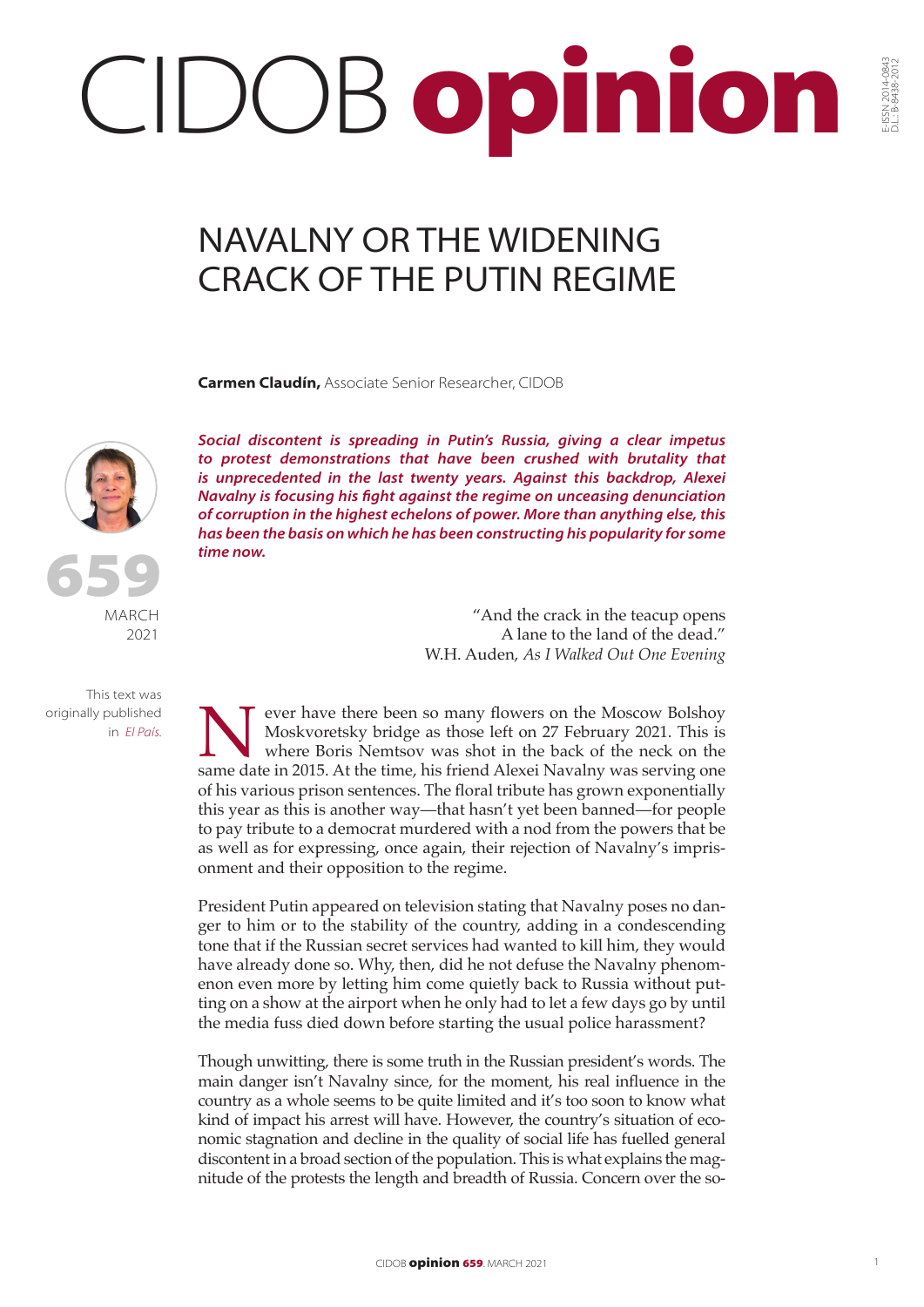cioeconomic deterioration has been clearly expressed for some months now in public opinion polls carried out by the independent [Levada](https://www.levada.ru/en/) centre. Hence, in September 2020, interviewees identified rising prices (61%), increasing unemployment (44%), and impoverishment (39%) as the country's most serious problems. And in January 2021, in response to the question, "What do you believe has led people to protest?" 41% mentioned in first place "general dissatisfaction with the situation of the country" while, in 2017, a year that also saw mass demonstrations, this response took second place with a meagre 18%. It's not surprising, then, that even if 49% of respondents think that the country is on the right track, a significant 40% believes the opposite.

Against this background, the battering ram of Navalny's actions against the regime, namely his unceasing denunciation and documentation of corruption in the highest echelons of power, is having a growing impact and, more than anything else, this has been the basis on which he has been constructing his popularity for some time now. Then again, Alexei Navalny's public career, which doesn't fit any of the models of the Russian political scene in the last twenty years, projects a very mixed image of his personality. In the past, he has defended positions that are clearly Russian nationalist, participating in the campaign called "Russia for the Russians" or calling for the expulsion of illegal immigrants from Central Asia. He has also defended the use of arms, giving as an example the fight against terrorism which, in Russia, tends to be blamed on the mostly Muslim population of the Caucasian republics. Navalny might have distanced himself from this past but neither is he hiding from it. He therefore declines to withdraw two videos of appallingly kitsch aesthetic that attest to these ideas because he believes that he must take responsibility for them. Although there's no doubt that his personality has matured, he's always been a controversial figure both in the Liberal media in Russia and outside.

*The problem for Navalny is that the struggle against corruption isn't sufficient to construct a true political alternative and this must be reassuring for the Kremlin.*

Nevertheless, in 2013, Navalny achieved his biggest political success in the Moscow mayoral elections, the only ones he wasn't barred from standing in, and in which he obtained a very creditable 27% of the votes. His popularity has been growing ever since, making him one of the most prominent figures of the real opposition. In October 2014, he gave an [in](https://www.themoscowtimes.com/2014/10/16/navalny-wouldnt-return-crimea-considers-immigration-bigger-issue-than-ukraine-a40477)[terview](https://www.themoscowtimes.com/2014/10/16/navalny-wouldnt-return-crimea-considers-immigration-bigger-issue-than-ukraine-a40477) to *Ekho Moskvy*, the only remaining independent radio station, in which he denounced the Kremlin's policy towards the neighbouring ex-Soviet countries. And here, once again, his contradictory ideas are evident. "There's nothing more detrimental to the interests of the Russian people than this imperial chauvinism", he declared, adding that, "It isn't in the interests of Russians to take over neighbouring republics. It's in their interests to struggle against corruption, alcoholism et cetera, and to solve internal problems." Yet he also defends Russia's position in the war against Georgia in 2008 and, although he denounces the illegal nature of the annexation of Crimea, he considers it to be a *fait accompli* that should be left as it is. He concludes that, "the matter of illegal immigration is a hundred times more important than any Ukraine".